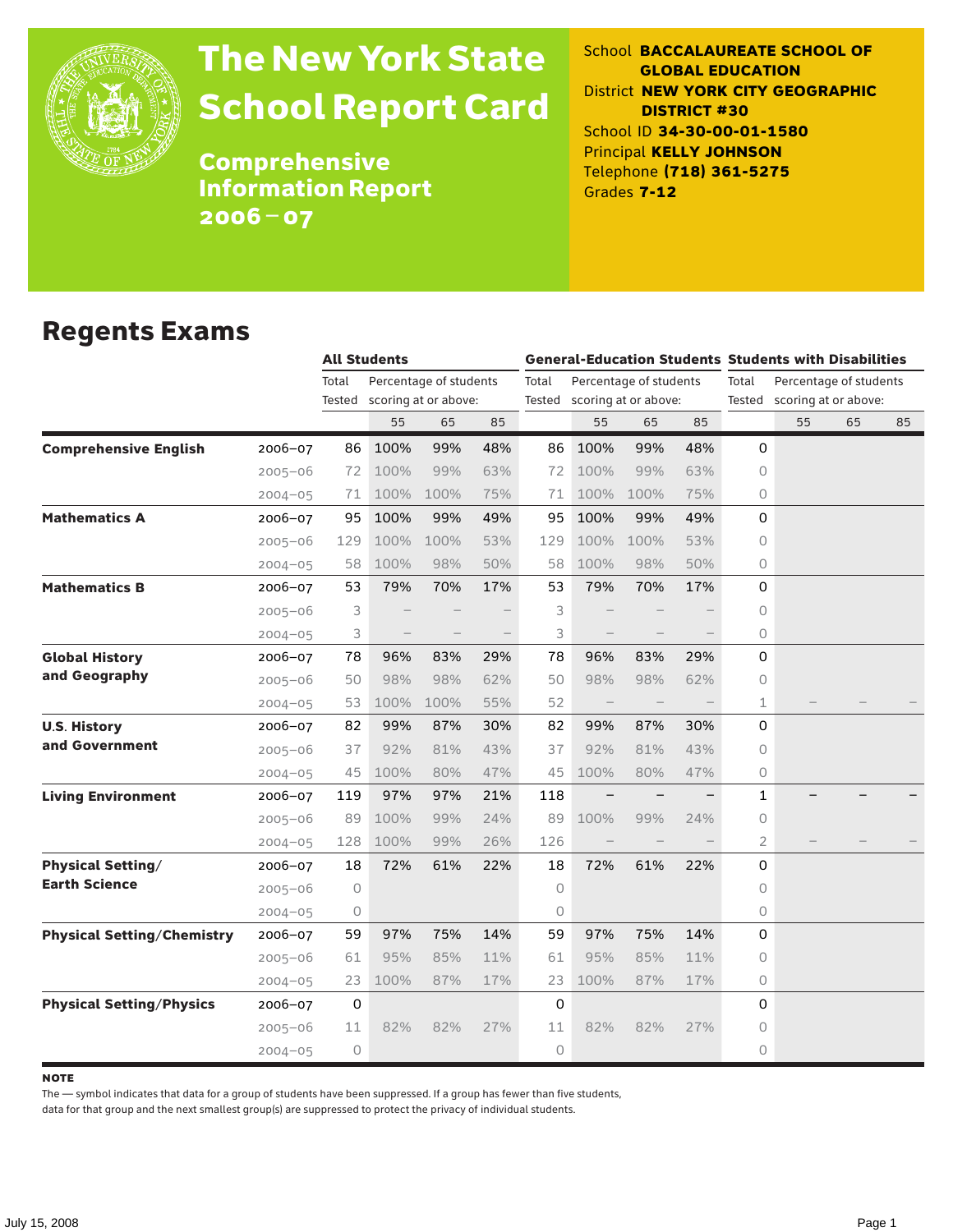#### Regents Exams

|                              |             |             | <b>All Students</b> |                                                       |     |       |      |                                                       |     |           | <b>General-Education Students Students with Disabilities</b> |    |    |  |
|------------------------------|-------------|-------------|---------------------|-------------------------------------------------------|-----|-------|------|-------------------------------------------------------|-----|-----------|--------------------------------------------------------------|----|----|--|
|                              |             | Total       |                     | Percentage of students<br>Tested scoring at or above: |     | Total |      | Percentage of students<br>Tested scoring at or above: |     | Total     | Percentage of students<br>Tested scoring at or above:        |    |    |  |
|                              |             |             | 55                  | 65                                                    | 85  |       | 55   | 65                                                    | 85  |           | 55                                                           | 65 | 85 |  |
| <b>Comprehensive French</b>  | 2006-07     | 5           | 100%                | 100%                                                  | 60% | 5     | 100% | 100%                                                  | 60% | 0         |                                                              |    |    |  |
|                              | $2005 - 06$ | 70          | 99%                 | 96%                                                   | 56% | 70    | 99%  | 96%                                                   | 56% | 0         |                                                              |    |    |  |
|                              | $2004 - 05$ | 4           |                     |                                                       |     | 4     |      |                                                       |     | 0         |                                                              |    |    |  |
| <b>Comprehensive German</b>  | 2006-07     | $\mathbf 0$ |                     |                                                       |     | 0     |      |                                                       |     | 0         |                                                              |    |    |  |
|                              | $2005 - 06$ | 0           |                     |                                                       |     | 0     |      |                                                       |     | 0         |                                                              |    |    |  |
|                              | $2004 - 05$ | 0           |                     |                                                       |     | 0     |      |                                                       |     | 0         |                                                              |    |    |  |
| <b>Comprehensive Hebrew</b>  | 2006-07     | 0           |                     |                                                       |     | 0     |      |                                                       |     | 0         |                                                              |    |    |  |
|                              | $2005 - 06$ | 0           |                     |                                                       |     | 0     |      |                                                       |     | $\circ$   |                                                              |    |    |  |
|                              | $2004 - 05$ | 0           |                     |                                                       |     | 0     |      |                                                       |     | 0         |                                                              |    |    |  |
| <b>Comprehensive Italian</b> | 2006-07     | 0           |                     |                                                       |     | 0     |      |                                                       |     | 0         |                                                              |    |    |  |
|                              | $2005 - 06$ | 0           |                     |                                                       |     | 0     |      |                                                       |     | 0         |                                                              |    |    |  |
|                              | $2004 - 05$ | 0           |                     |                                                       |     | 0     |      |                                                       |     | 0         |                                                              |    |    |  |
| <b>Comprehensive Latin</b>   | 2006-07     | $\mathbf 0$ |                     |                                                       |     | 0     |      |                                                       |     | 0         |                                                              |    |    |  |
|                              | $2005 - 06$ | 0           |                     |                                                       |     | 0     |      |                                                       |     | $\bigcap$ |                                                              |    |    |  |
|                              | $2004 - 05$ | 0           |                     |                                                       |     | 0     |      |                                                       |     | 0         |                                                              |    |    |  |
| <b>Comprehensive Spanish</b> | 2006-07     | 31          | 100%                | 100%                                                  | 84% | 31    | 100% | 100%                                                  | 84% | 0         |                                                              |    |    |  |
|                              | $2005 - 06$ | 0           |                     |                                                       |     | 0     |      |                                                       |     | 0         |                                                              |    |    |  |
|                              | $2004 - 05$ | 47          | 100%                | 100%                                                  | 62% | 47    |      | 100% 100%                                             | 62% | 0         |                                                              |    |    |  |

#### note

The — symbol indicates that data for a group of students have been suppressed. If a group has fewer than five students,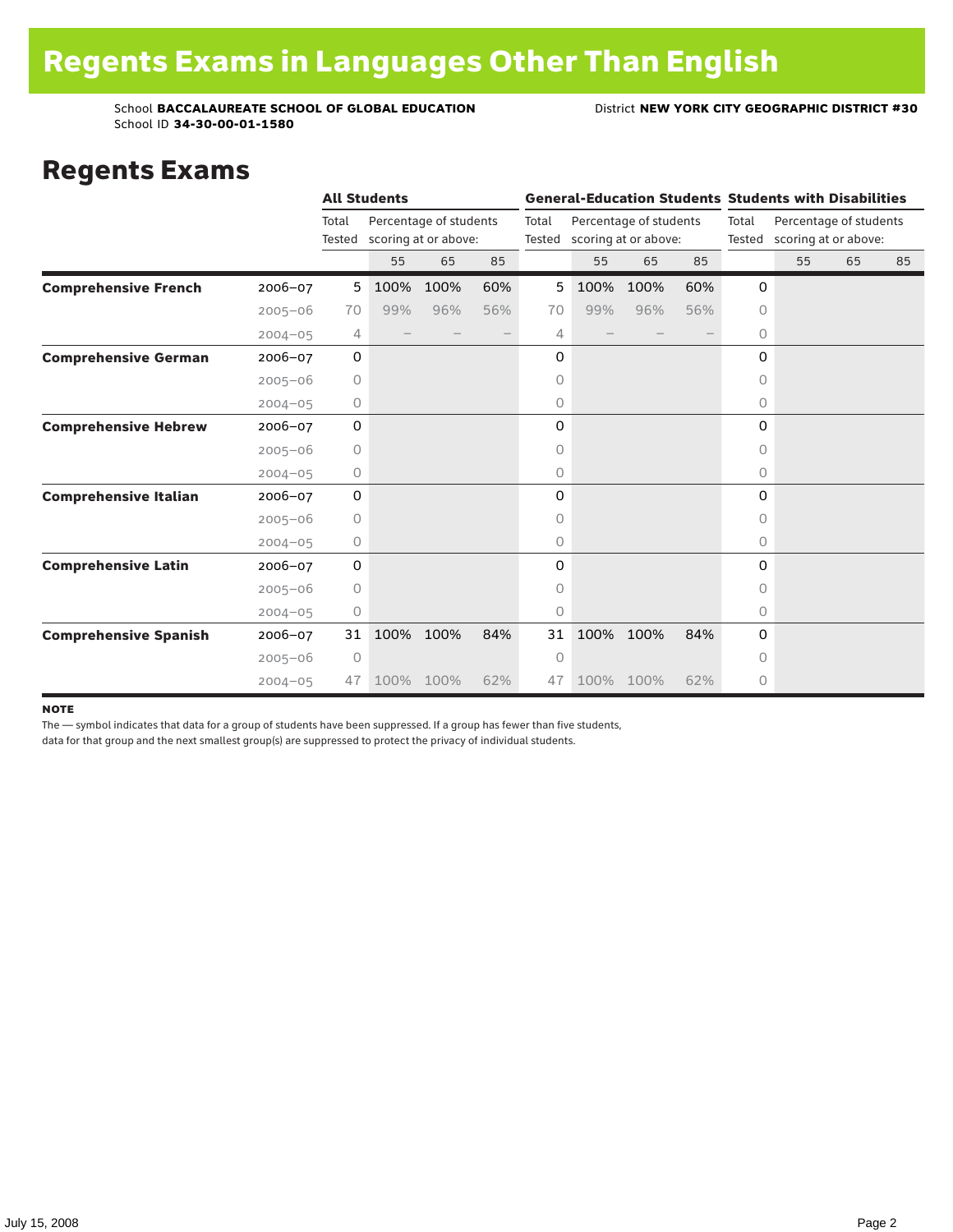## Regents Competency Tests

|                       |             | <b>All Students</b> |                  |                     |                  | <b>General-Education Students Students with Disabilities</b> |                  |  |
|-----------------------|-------------|---------------------|------------------|---------------------|------------------|--------------------------------------------------------------|------------------|--|
|                       |             | <b>Total Tested</b> | Percent Passing: | <b>Total Tested</b> | Percent Passing: | <b>Total Tested</b>                                          | Percent Passing: |  |
| <b>Mathematics</b>    | 2006-07     | 1                   |                  | 1                   |                  | 0                                                            |                  |  |
|                       | $2005 - 06$ | 0                   |                  | $\Omega$            |                  | 0                                                            |                  |  |
|                       | $2004 - 05$ | 0                   |                  | 0                   |                  | $\circ$                                                      |                  |  |
| <b>Science</b>        | 2006-07     | 0                   |                  | 0                   |                  | 0                                                            |                  |  |
|                       | $2005 - 06$ | 0                   |                  | 0                   |                  | 0                                                            |                  |  |
|                       | $2004 - 05$ | 0                   |                  | 0                   |                  | 0                                                            |                  |  |
| Reading               | 2006-07     | 1                   | —                | 1                   |                  | 0                                                            |                  |  |
|                       | $2005 - 06$ | Ω                   |                  | 0                   |                  | 0                                                            |                  |  |
|                       | $2004 - 05$ | 0                   |                  | $\circ$             |                  | 0                                                            |                  |  |
| <b>Writing</b>        | 2006-07     | 0                   |                  | 0                   |                  | 0                                                            |                  |  |
|                       | $2005 - 06$ | 0                   |                  | $\circ$             |                  | 0                                                            |                  |  |
|                       | $2004 - 05$ | 0                   |                  | 0                   |                  | 0                                                            |                  |  |
| <b>Global Studies</b> | 2006-07     | 0                   |                  | 0                   |                  | 0                                                            |                  |  |
|                       | $2005 - 06$ | 0                   |                  | $\circ$             |                  | 0                                                            |                  |  |
|                       | $2004 - 05$ | 0                   |                  | $\circ$             |                  | 0                                                            |                  |  |
| <b>U.S. History</b>   | 2006-07     | 0                   |                  | 0                   |                  | $\Omega$                                                     |                  |  |
| and Government        | $2005 - 06$ | 0                   |                  | $\Omega$            |                  | <sup>n</sup>                                                 |                  |  |
|                       | $2004 - 05$ | 0                   |                  | 0                   |                  | 0                                                            |                  |  |

#### **NOTE**

The — symbol indicates that data for a group of students have been suppressed. If a group has fewer than five students,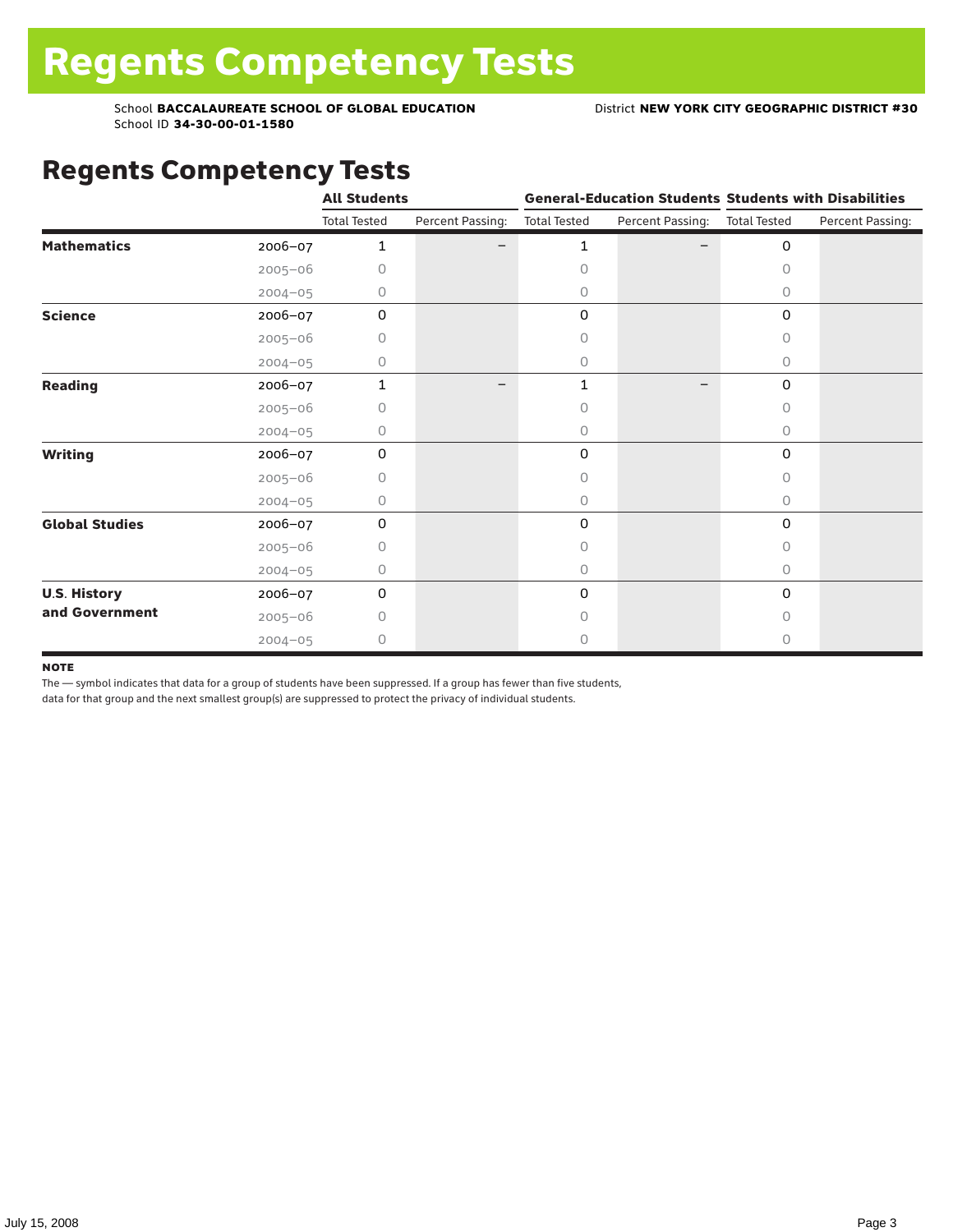### New York State English as a Second Language Achievement Test (NYSESLAT)

|                  |             |                | <b>All Students</b>               |                             |   | <b>General-Education Students</b> |                |   |                                   |  | <b>Students with Disabilities</b> |                     |  |  |                                   |       |
|------------------|-------------|----------------|-----------------------------------|-----------------------------|---|-----------------------------------|----------------|---|-----------------------------------|--|-----------------------------------|---------------------|--|--|-----------------------------------|-------|
|                  |             | Total          |                                   | Percent of students scoring |   |                                   | Total          |   | Percent of students scoring       |  |                                   | Total               |  |  | Percent of students scoring       |       |
|                  |             |                | Tested in each performance level: |                             |   |                                   |                |   | Tested in each performance level: |  |                                   |                     |  |  | Tested in each performance level: |       |
|                  |             |                |                                   | Begin. Interm. Adv.         |   | Prof.                             |                |   | Begin. Interm. Adv.               |  | Prof.                             |                     |  |  | Begin. Interm. Adv.               | Prof. |
| <b>Listening</b> | 2006-07     | 0              |                                   |                             |   |                                   | 0              |   |                                   |  |                                   | 0                   |  |  |                                   |       |
| and Speaking     | $2005 - 06$ | 0              |                                   |                             |   |                                   | 0              |   |                                   |  |                                   | $\circ$             |  |  |                                   |       |
| $(Grades K-1)$   | $2004 - 05$ | 0              |                                   |                             |   |                                   | 0              |   |                                   |  |                                   | $\circlearrowright$ |  |  |                                   |       |
| <b>Reading</b>   | 2006-07     | 0              |                                   |                             |   |                                   | 0              |   |                                   |  |                                   | $\mathbf 0$         |  |  |                                   |       |
| and Writing      | $2005 - 06$ | $\bigcirc$     |                                   |                             |   |                                   | 0              |   |                                   |  |                                   | $\circ$             |  |  |                                   |       |
| $(Grades K-1)$   | $2004 - 05$ | 0              |                                   |                             |   |                                   | $\circ$        |   |                                   |  |                                   | $\circ$             |  |  |                                   |       |
| <b>Listening</b> | 2006-07     | 0              |                                   |                             |   |                                   | 0              |   |                                   |  |                                   | $\mathsf 0$         |  |  |                                   |       |
| and Speaking     | $2005 - 06$ | 0              |                                   |                             |   |                                   | 0              |   |                                   |  |                                   | $\circ$             |  |  |                                   |       |
| (Grades $2-4$ )  | $2004 - 05$ | 0              |                                   |                             |   |                                   | 0              |   |                                   |  |                                   | $\bigcirc$          |  |  |                                   |       |
| <b>Reading</b>   | 2006-07     | 0              |                                   |                             |   |                                   | 0              |   |                                   |  |                                   | $\mathbf 0$         |  |  |                                   |       |
| and Writing      | $2005 - 06$ | 0              |                                   |                             |   |                                   | $\circ$        |   |                                   |  |                                   | $\circ$             |  |  |                                   |       |
| (Grades $2-4$ )  | $2004 - 05$ | 0              |                                   |                             |   |                                   | $\bigcirc$     |   |                                   |  |                                   | $\circ$             |  |  |                                   |       |
| <b>Listening</b> | 2006-07     | 0              |                                   |                             |   |                                   | 0              |   |                                   |  |                                   | $\Omega$            |  |  |                                   |       |
| and Speaking     | $2005 - 06$ | 0              |                                   |                             |   |                                   | 0              |   |                                   |  |                                   | $\circ$             |  |  |                                   |       |
| $(Grades 5-6)$   | $2004 - 05$ | 0              |                                   |                             |   |                                   | 0              |   |                                   |  |                                   | $\mathsf O$         |  |  |                                   |       |
| <b>Reading</b>   | $2006 - 07$ | 0              |                                   |                             |   |                                   | 0              |   |                                   |  |                                   | $\mathbf 0$         |  |  |                                   |       |
| and Writing      | $2005 - 06$ | $\bigcirc$     |                                   |                             |   |                                   | 0              |   |                                   |  |                                   | $\circ$             |  |  |                                   |       |
| $(Grades 5-6)$   | $2004 - 05$ | 0              |                                   |                             |   |                                   | $\circ$        |   |                                   |  |                                   | $\circ$             |  |  |                                   |       |
| <b>Listening</b> | 2006-07     | $\mathbf{1}$   |                                   |                             |   | -                                 | $\mathbf 1$    |   |                                   |  |                                   | $\mathbf 0$         |  |  |                                   |       |
| and Speaking     | $2005 - 06$ | $\overline{c}$ |                                   |                             |   | -                                 | $\overline{c}$ |   |                                   |  |                                   | $\circ$             |  |  |                                   |       |
| $(Grades 7-8)$   | $2004 - 05$ | 1              |                                   |                             |   | $\overline{\phantom{0}}$          | $\mathbf 1$    |   |                                   |  | $\qquad \qquad -$                 | 0                   |  |  |                                   |       |
| <b>Reading</b>   | 2006-07     | 1              |                                   |                             |   | $\overline{\phantom{0}}$          | 1              |   |                                   |  | $\overline{\phantom{0}}$          | 0                   |  |  |                                   |       |
| and Writing      | $2005 - 06$ | $\overline{2}$ |                                   |                             |   |                                   | $\overline{2}$ |   |                                   |  |                                   | $\circ$             |  |  |                                   |       |
| $(Grades 7-8)$   | $2004 - 05$ | $\mathbf 1$    |                                   |                             |   | $\qquad \qquad -$                 | $\mathbf 1$    |   |                                   |  | $\overline{\phantom{0}}$          | $\circ$             |  |  |                                   |       |
| <b>Listening</b> | 2006-07     | $\overline{c}$ | -                                 |                             | - | $\qquad \qquad -$                 | $\overline{c}$ | - |                                   |  | $\qquad \qquad -$                 | 0                   |  |  |                                   |       |
| and Speaking     | $2005 - 06$ | $\mathbf{2}$   |                                   |                             |   | $\overline{\phantom{0}}$          | $\overline{c}$ |   |                                   |  |                                   | $\circ$             |  |  |                                   |       |
| $(Grades g-12)$  | $2004 - 05$ | 3              |                                   |                             |   | $\overline{\phantom{0}}$          | 3              |   |                                   |  |                                   | $\bigcirc$          |  |  |                                   |       |
| <b>Reading</b>   | 2006-07     | $\overline{c}$ |                                   |                             |   | $\qquad \qquad -$                 | $\mathbf 2$    |   |                                   |  | $\overline{\phantom{0}}$          | 0                   |  |  |                                   |       |
| and Writing      | $2005 - 06$ | $\overline{2}$ |                                   |                             |   | $\overline{\phantom{0}}$          | $\mathbf{2}$   |   |                                   |  |                                   | $\circ$             |  |  |                                   |       |
| $(Grades g-12)$  | $2004 - 05$ | 3              |                                   |                             |   |                                   | 3              |   |                                   |  |                                   | $\circ$             |  |  |                                   |       |

#### **NOTE**

The — symbol indicates that data for a group of students have been suppressed. If a group has fewer than five students,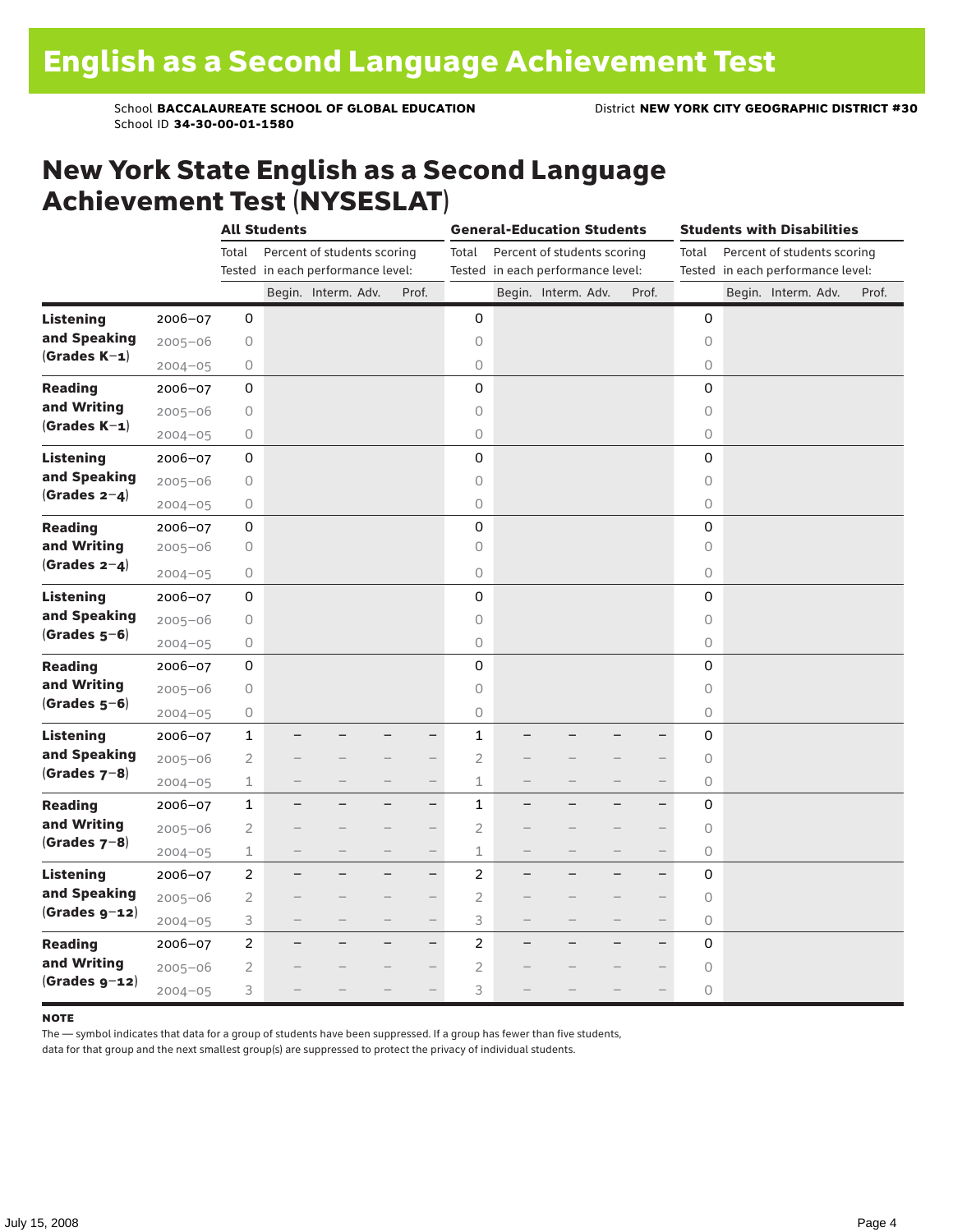### Elementary/Middle-Level Social Studies 2006–07

|                                   | <b>All Students</b>                                         |       |     |     |       |                                                    | <b>General-Education Students</b> |  |  |  |                                                             | <b>Students with Disabilities</b> |  |  |   |  |  |
|-----------------------------------|-------------------------------------------------------------|-------|-----|-----|-------|----------------------------------------------------|-----------------------------------|--|--|--|-------------------------------------------------------------|-----------------------------------|--|--|---|--|--|
|                                   | Percentage of students<br>Total<br>Tested scoring at level: |       |     |     | Total | Percentage of students<br>Tested scoring at level: |                                   |  |  |  | Percentage of students<br>Total<br>Tested scoring at level: |                                   |  |  |   |  |  |
|                                   |                                                             |       |     |     | 4     |                                                    |                                   |  |  |  |                                                             |                                   |  |  | 4 |  |  |
| <b>Elementary</b><br><b>Level</b> | 0                                                           |       |     |     |       |                                                    |                                   |  |  |  | 0                                                           |                                   |  |  |   |  |  |
| <b>Middle Level</b>               | 91                                                          | $1\%$ | 21% | 75% | 3%    | 90                                                 |                                   |  |  |  |                                                             |                                   |  |  |   |  |  |

#### 2003 Total Cohort Performance on Regents Exams After Four Years

|                                        | <b>All Students</b> |                                    |     | <b>General-Education Students</b> |                                                                     |           |  |              | <b>Students with Disabilities</b>                      |  |           |  |              |  |
|----------------------------------------|---------------------|------------------------------------|-----|-----------------------------------|---------------------------------------------------------------------|-----------|--|--------------|--------------------------------------------------------|--|-----------|--|--------------|--|
|                                        | Cohort<br>Enrollm   | Percentage of<br>students scoring: |     |                                   | Cohort<br>$\frac{11}{2}$<br>Percentage of<br>巴<br>students scoring: |           |  |              | Cohort<br>Percentage of<br>ā<br>훕<br>students scoring: |  |           |  |              |  |
|                                        |                     | $55 - 64$                          |     | 65-84 85-100                      |                                                                     | $55 - 64$ |  | 65-84 85-100 |                                                        |  | $55 - 64$ |  | 65-84 85-100 |  |
| <b>Global History</b><br>and Geography | 53                  | 2%                                 | 51% | 45%                               | 52                                                                  |           |  |              |                                                        |  |           |  |              |  |
| <b>U.S. History</b><br>and Government  | 53                  | 9%                                 | 55% | 34%                               | 52                                                                  |           |  |              |                                                        |  |           |  |              |  |
| <b>Science</b>                         | 53                  | 0%                                 | 77% | 23%                               | 52                                                                  |           |  |              |                                                        |  |           |  |              |  |

### New York State Alternate Assessments (NYSAA) 2006–07

|                         | <b>All Students</b> |                                                |               |   |   |  |  |  |  |  |  |
|-------------------------|---------------------|------------------------------------------------|---------------|---|---|--|--|--|--|--|--|
|                         | Total               | Number of students scoring<br>Tested at Level: |               |   |   |  |  |  |  |  |  |
|                         |                     | 1                                              | $\mathcal{P}$ | 3 | 4 |  |  |  |  |  |  |
| <b>Elementary Level</b> |                     |                                                |               |   |   |  |  |  |  |  |  |
| Social Studies          | 0                   |                                                |               |   |   |  |  |  |  |  |  |
| <b>Middle Level</b>     |                     |                                                |               |   |   |  |  |  |  |  |  |
| Social Studies          | 0                   |                                                |               |   |   |  |  |  |  |  |  |
| <b>Secondary Level</b>  |                     |                                                |               |   |   |  |  |  |  |  |  |
| English Language Arts   | 0                   |                                                |               |   |   |  |  |  |  |  |  |
| <b>Mathematics</b>      | O                   |                                                |               |   |   |  |  |  |  |  |  |
| Social Studies          | O                   |                                                |               |   |   |  |  |  |  |  |  |
| Science                 | 0                   |                                                |               |   |   |  |  |  |  |  |  |

The New York State Alternate Assessment (NYSAA) is for students with severe cognitive disabilities. Results for students taking the NYSAA in English language arts, mathematics, and science at the elementary and middle levels are available in the *Accountability and Overview Report* part of *The New York State Report Card*.

The — symbol indicates that data for a group of students have been suppressed. If a group has fewer than five students, data for that group and the next smallest group(s) are suppressed to protect the privacy of individual students.

**NOTE**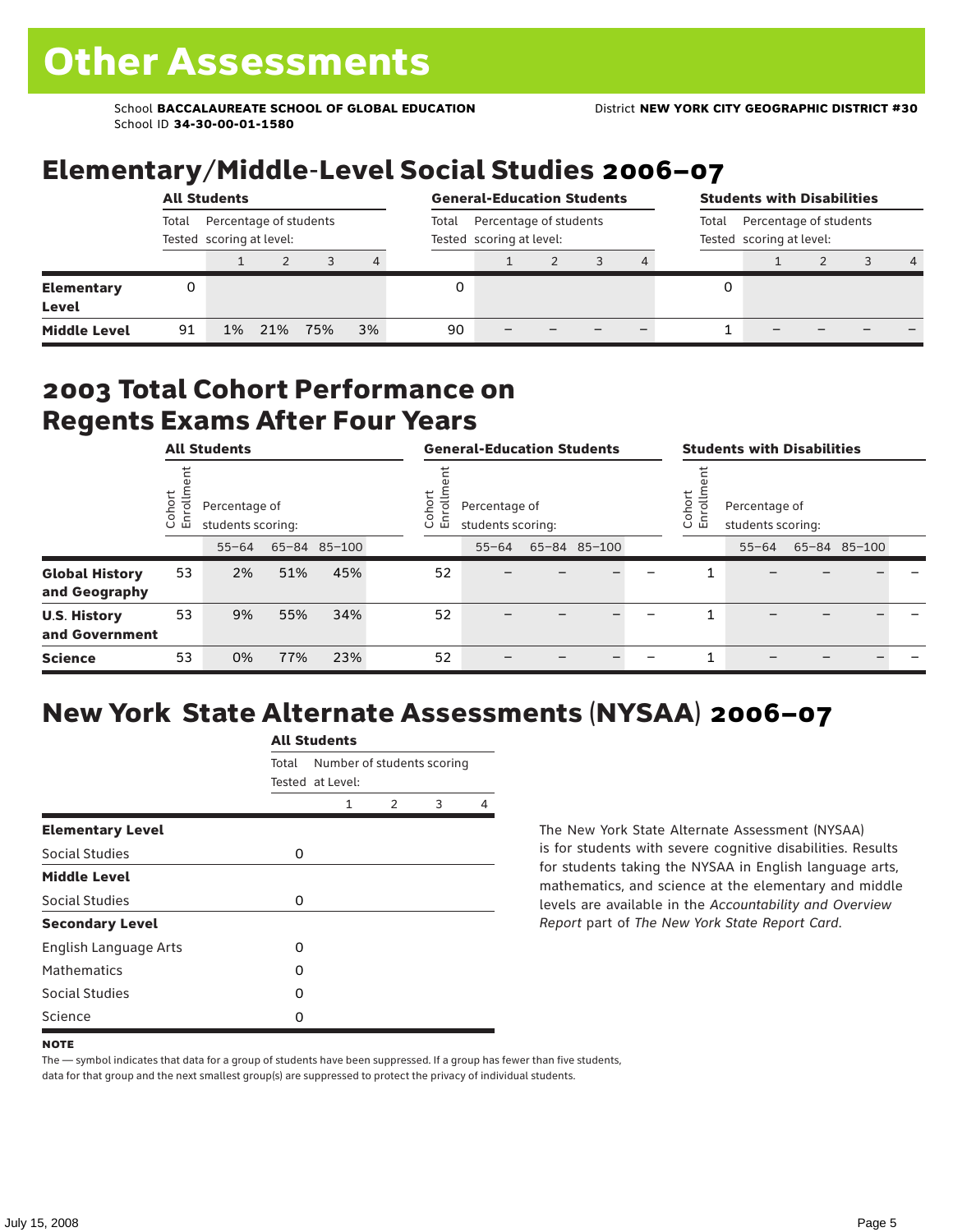# High School Completers

|                                    |             | <b>All Students</b>   |                            |                       | <b>General-Education Students</b> | <b>Students with Disabilities</b> |                            |  |
|------------------------------------|-------------|-----------------------|----------------------------|-----------------------|-----------------------------------|-----------------------------------|----------------------------|--|
|                                    |             | Number<br>of Students | Percentage<br>of Graduates | Number<br>of Students | Percentage<br>of Graduates        | Number<br>of Students             | Percentage<br>of Graduates |  |
| <b>Total Graduates</b>             | 2006-07     | 48                    |                            | 47                    |                                   |                                   |                            |  |
|                                    | $2005 - 06$ | 48                    |                            | 48                    |                                   |                                   |                            |  |
|                                    | $2004 - 05$ | 0                     |                            | 0                     |                                   | 0                                 |                            |  |
| <b>Receiving a Regents Diploma</b> | $2006 - 07$ | 44                    | 92%                        | 43                    | 91%                               | $\mathbf{1}$                      | 100%                       |  |
|                                    | $2005 - 06$ | 40                    | 83%                        | 40                    | 83%                               | 0                                 |                            |  |
|                                    | $2004 - 05$ | $\Omega$              |                            | 0                     |                                   | 0                                 |                            |  |
| <b>Receiving a Regents Diploma</b> | $2006 - 07$ | 12                    | 25%                        | 12                    | 26%                               | 0                                 |                            |  |
| with Advanced Designation          | $2005 - 06$ | 4                     | 8%                         | 4                     | 8%                                | Ω                                 |                            |  |
|                                    | $2004 - 05$ | 0                     |                            | 0                     |                                   | 0                                 |                            |  |
| <b>Receiving an</b>                | $2006 - 07$ | 0                     |                            | 0                     |                                   | $\Omega$                          |                            |  |
| <b>Individualized Education</b>    | $2005 - 06$ | Λ                     |                            | $\bigcap$             |                                   | n                                 |                            |  |
| Program (IEP) Diploma              | $2004 - 05$ |                       |                            | 0                     |                                   | Ω                                 |                            |  |

NOTE Students receiving Regents diplomas and Regents diplomas with advanced designation are considered graduates; recipients of IEP diplomas are not.

## High School Noncompleters

|                              |             | <b>All Students</b>   |                           |                       | <b>General-Education Students</b> | <b>Students with Disabilities</b> |                           |  |  |
|------------------------------|-------------|-----------------------|---------------------------|-----------------------|-----------------------------------|-----------------------------------|---------------------------|--|--|
|                              |             | Number<br>of Students | Percentage<br>of Students | Number<br>of Students | Percentage<br>of Students         | Number<br>of Students             | Percentage<br>of Students |  |  |
| <b>Dropped Out</b>           | 2006-07     |                       | 0%                        |                       | 0%                                | 0                                 |                           |  |  |
|                              | $2005 - 06$ |                       |                           |                       |                                   | Ω                                 |                           |  |  |
|                              | $2004 - 05$ | 0                     |                           | 0                     |                                   | 0                                 |                           |  |  |
| <b>Entered Approved High</b> | 2006-07     | 0                     |                           | 0                     |                                   | $\Omega$                          |                           |  |  |
| <b>School Equivalency</b>    | $2005 - 06$ |                       |                           |                       |                                   |                                   |                           |  |  |
| <b>Preparation Program</b>   | $2004 - 05$ | U                     |                           | 0                     |                                   | 0                                 |                           |  |  |
| <b>Total Noncompleters</b>   | $2006 - 07$ |                       | 0%                        |                       | 0%                                | $\Omega$                          |                           |  |  |
|                              | $2005 - 06$ |                       |                           |                       |                                   |                                   |                           |  |  |
|                              | $2004 - 05$ |                       |                           |                       |                                   |                                   |                           |  |  |

### Post-secondary Plans of 2006–07 Graduates

|                                | <b>All Students</b>   |                           |                       | <b>General-Education Students</b> | <b>Students with Disabilities</b> |                           |  |  |
|--------------------------------|-----------------------|---------------------------|-----------------------|-----------------------------------|-----------------------------------|---------------------------|--|--|
|                                | Number<br>of Students | Percentage<br>of Students | Number<br>of Students | Percentage<br>of Students         | Number<br>of Students             | Percentage<br>of Students |  |  |
| To 4-year College              | 45                    | 94%                       | 44                    | 94%                               |                                   | 100%                      |  |  |
| To 2-year College              |                       | 2%                        |                       | 2%                                | 0                                 |                           |  |  |
| <b>To Other Post-secondary</b> |                       | 2%                        |                       | 2%                                | 0                                 |                           |  |  |
| <b>To the Military</b>         |                       | 2%                        |                       | 2%                                | 0                                 |                           |  |  |
| <b>To Employment</b>           | 0                     |                           | 0                     |                                   | 0                                 |                           |  |  |
| <b>To Adult Services</b>       | 0                     |                           | 0                     |                                   | 0                                 |                           |  |  |
| <b>To Other Known Plans</b>    | $\Omega$              |                           | 0                     |                                   | $\Omega$                          |                           |  |  |
| <b>Plan Unknown</b>            |                       |                           | 0                     |                                   | 0                                 |                           |  |  |